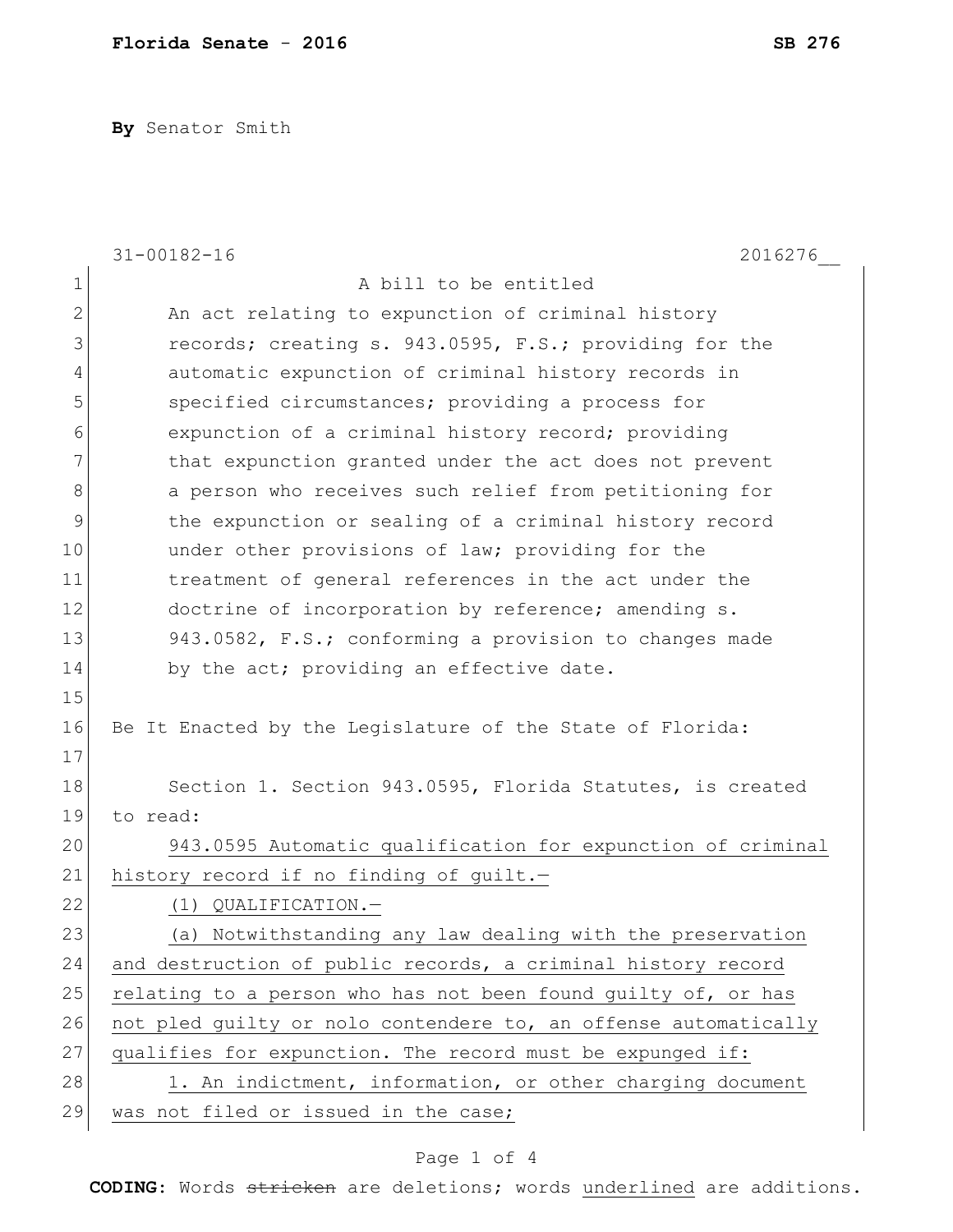|    | $31 - 00182 - 16$<br>2016276                                     |
|----|------------------------------------------------------------------|
| 30 | 2. An indictment, information, or other charging document        |
| 31 | was filed or issued in the case and was dismissed or nolle       |
| 32 | prosequi by the state attorney or statewide prosecutor or        |
| 33 | dismissed by a court of competent jurisdiction; or               |
| 34 | 3. The person was found not guilty or acquitted by a judge       |
| 35 | or jury.                                                         |
| 36 | (b) If the person was adjudicated guilty of or adjudicated       |
| 37 | delinquent for committing any of the acts stemming from the      |
| 38 | arrest or alleged criminal activity or delinquent act, the       |
| 39 | record does not qualify for automatic expunction.                |
| 40 | (2) PETITION. - Each petition to a court to expunge a            |
| 41 | criminal history record is complete only when accompanied by a   |
| 42 | certified copy of the disposition of the offenses sought to be   |
| 43 | sealed.                                                          |
| 44 | $(3)$ PROCESS. -                                                 |
| 45 | (a) A certificate of eligibility for expunction from the         |
| 46 | department is not required under this section.                   |
| 47 | (b) A court of competent jurisdiction may order a criminal       |
| 48 | justice agency to expunge the criminal history record of a minor |
| 49 | or an adult whose record qualifies for automatic expunction      |
| 50 | under this section.                                              |
| 51 | (c) In a judicial proceeding under this section, a copy of       |
| 52 | the completed petition to expunge shall be served upon the       |
| 53 | appropriate state attorney or the statewide prosecutor and upon  |
| 54 | the arresting agency. It is not necessary to make any agency     |
| 55 | other than the state a party. The appropriate state attorney or  |
| 56 | the statewide prosecutor and the arresting agency may respond to |
| 57 | the court regarding the completed petition to expunge.           |
| 58 | (d) Notwithstanding ss. 943.0585 and 943.059 and any other       |

## Page 2 of 4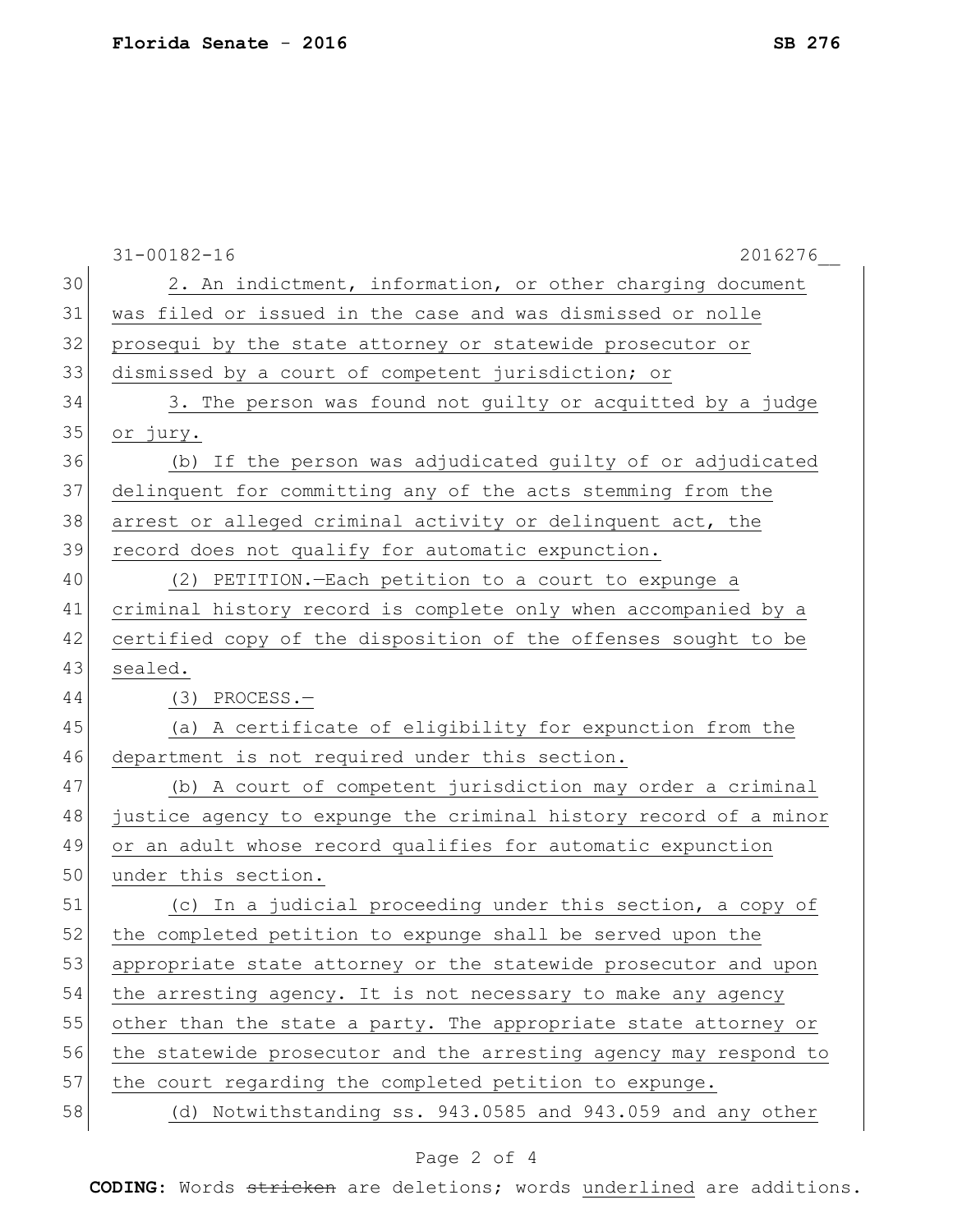|    | 2016276<br>$31 - 00182 - 16$                                     |
|----|------------------------------------------------------------------|
| 59 | law, the court may order expunction of a criminal history record |
| 60 | pertaining to more than one arrest or one incident of alleged    |
| 61 | criminal activity if the person has not been adjudicated guilty  |
| 62 | of or adjudicated delinquent for committing any of the acts      |
| 63 | stemming from the arrest or alleged criminal activity or         |
| 64 | delinquent act to which the petition to expunge pertains.        |
| 65 | (e) If relief is granted by the court, the clerk of the          |
| 66 | court shall certify copies of the order to the appropriate state |
| 67 | attorney or the statewide prosecutor, to the county, and to the  |
| 68 | arresting agency. The arresting agency shall forward the order   |
| 69 | to any other agency to which the arresting agency disseminated   |
| 70 | the criminal history record information to which the order       |
| 71 | pertains. The department shall forward the order to expunge to   |
| 72 | the Federal Bureau of Investigation. The clerk of the court      |
| 73 | shall certify a copy of the order to any other agency that court |
| 74 | records indicate has received the criminal history record from   |
| 75 | the court. The county shall forward the order to any agency,     |
| 76 | organization, or company to which the county disseminated the    |
| 77 | criminal history information to which the order pertains.        |
| 78 | (f)<br>The department or any other criminal justice agency is    |
| 79 | required to not act on an order to expunge entered by a court    |
| 80 | when the order does not comply with the requirements of this     |
| 81 | section. Upon receipt of such an order, the department shall     |
| 82 | notify the issuing court, the appropriate state attorney or the  |
| 83 | statewide prosecutor, the petitioner or the petitioner's         |
| 84 | attorney, and the arresting agency within 5 business days after  |
| 85 | determining that the department or the agency cannot comply with |
| 86 | the court order. The appropriate state attorney or the statewide |
| 87 | prosecutor shall take action within 60 days to correct the       |

## Page 3 of 4